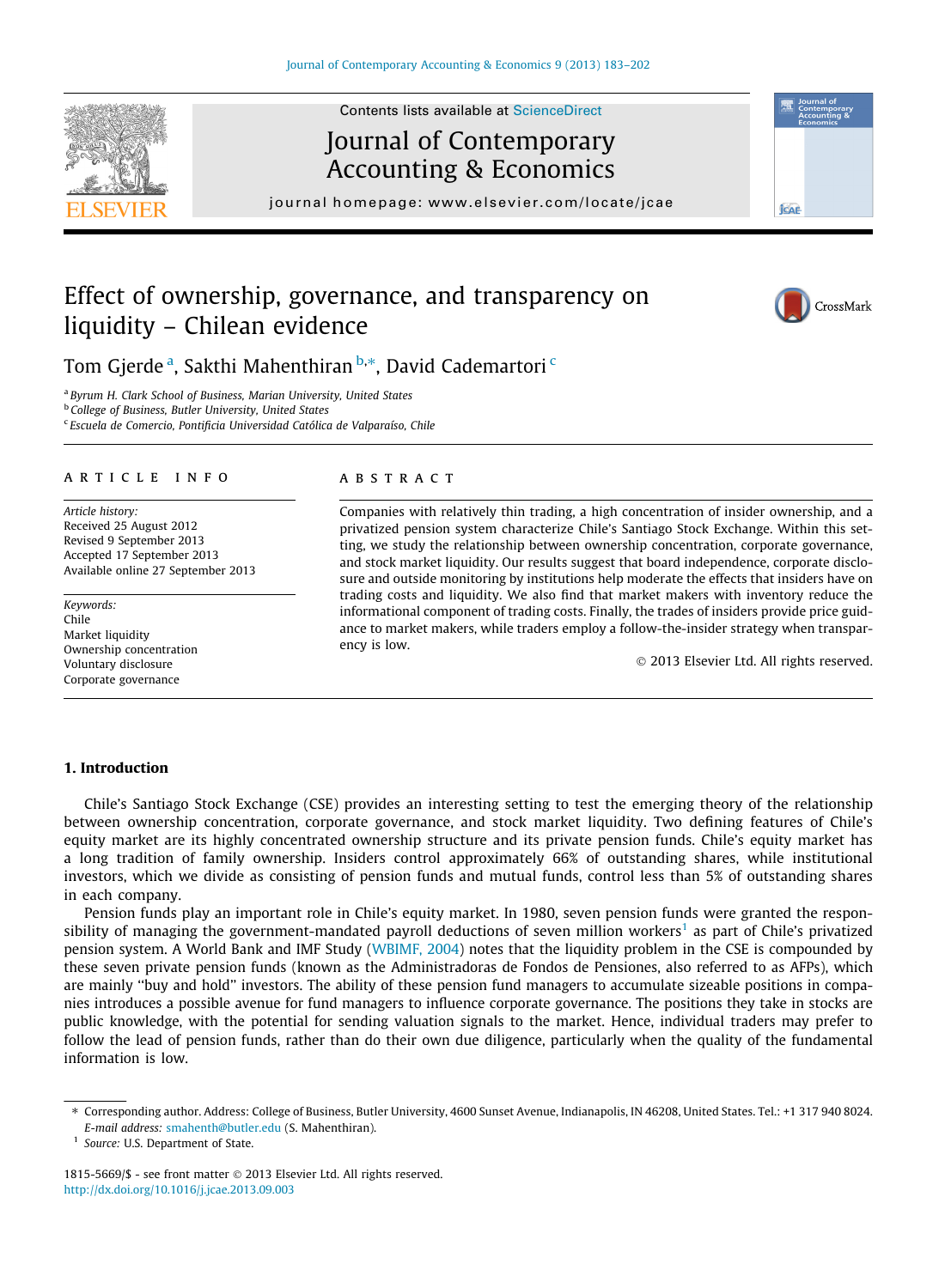Additionally, [WBIMF \(2004\)](#page--1-0) finds that the average proportion of free-floating shares in Chilean companies is approximately 30%, with 80% of IPSA shares held by the 10 largest shareholders.<sup>2</sup> The top 10 shareholders in our sample own 73% of outstanding equity shares.<sup>3</sup> This highly concentrated ownership structure is conducive for an analysis of relationships among liquidity, ownership concentration, and trading costs that arise from potential informational differences between informed insiders and uninformed outsiders.

Informational asymmetries related to ownership concentration and associated transaction costs are among the key reasons for lack of liquidity in Chile's equity markets (see [Hernandez and Parro, 2004\)](#page--1-0). Similarly, institutional and insider blockholdings, defined as holdings of 5% or more of outstanding shares, are a key reason for the lack of liquidity in the U.S. capital markets ([Rubin, 2007; Brockman et al., 2009](#page--1-0)). However, ownership is much more highly concentrated in Chile relative to the U.S. For example, the average percentage of ownership of the largest shareholder in the companies included in the IPSA is 41% of outstanding shares. Comparatively, in a random sample of 100 companies from among the Standard & Poor's 500 Index, the largest shareholder owns only 9% of outstanding shares ([Coloma, 2010\)](#page--1-0). In 2009, the market value of the Chilean equity market was 121% of GDP, with a turnover ratio of 22%. In contrast, the market value of the U.S. equity market was 109% of GDP, with a turnover ratio of 350%. $4$ 

A majority of trades on the CSE are handled in similar fashion to the NASDAQ's electronic order system. There are no specialists to maintain an orderly equity market. Instead, three types of intermediaries facilitate trades within an electronic order system. Intermediaries consist of pension funds, which manage their own trading desks; brokers, who passively match buyers and sellers; and market makers (MMs) with inventory, who manage their own portfolios and serve as liquidity providers.<sup>5</sup> MMs with inventory account for 62% of the total market value of trades in our data set during the years 2009 and 2010, and account for at least some trades in every company we study.

To the best of our knowledge, this study is the first to analyze the behavior of MMs with inventory in a capital market where insiders control nearly two-thirds of outstanding shares. This feature of the CSE exposes traders and MMs to adverse selection costs if insiders, or other blockholders, trade with an informational advantage. In this setting, corporate disclosure and transparency become important issues for market participants and regulators, even though Chile's capital market and corporate governance regulations are considered exemplars for Latin American countries [\(OECD, 2003\)](#page--1-0).

Our study makes several contributions. First, we show that board independence, corporate disclosures, and outside monitoring help moderate the informational and non-informational effects that insiders have on trading costs and liquidity. We find that regardless of the degree of insider ownership concentration, regulations to improve disclosure levels at companies with low to moderate levels of transparency will increase turnover and reduce the informational component of trading costs.

Second, our study adds the impact of MMs with inventory to the ownership–liquidity–disclosure–governance literature, and extends recent ownership–liquidity-informational studies, based on thick markets, to relatively thin markets with highly concentrated ownership. A key finding for policymakers and regulators is that market makers with inventory improve liquidity by reducing the informational component of trading costs. An implication is that policymakers can reduce trading costs if they can devise incentives that increase the number of trades executed by market makers with inventory, relative to brokers who passively match buyers and sellers.

Third, our results suggest that in relatively thin markets with highly concentrated ownership, insiders play an important role in price discovery. Their trades appear to provide guidance to market makers who are able to reduce informational trading costs by reducing the difference between quote midpoint prices and the true value of a security. Traders also appear to follow the lead of insiders when voluntary disclosure levels are low. If traders place more weight on insider trades relative to fundamentals when transparency is low, then they effectively employ a ''follow-the-leader'' trading strategy by following the lead of insiders. As the disclosure level increases, traders shift weight to fundamentals and away from the trades of insiders. Fourth, the study establishes benchmarks for future studies of the CSE.

The remainder of the paper is organized as follows. Section 2 presents a brief literature review. Section [3](#page--1-0) describes the data and methodology used to test our propositions. Section [4](#page--1-0) describes empirical results, and Section [5](#page--1-0) contains the conclusion.

### 2. Literature review

The central theme in this strand of the literature is the interactions among liquidity, trading activity, informational costs, ownership, governance, and corporate transparency. We extend recent studies in this area by including the impact of MMs in facilitating liquidity on the CSE. Our study is also the first to undertake an analysis of CSE-listed firms using tick-by-tick data.

[Stoll \(2000\)](#page--1-0) divides the literature on spreads into three branches and builds a general model to ascertain which components of the branches explain variation in spreads. The first branch of the literature described in [Stoll \(2000\)](#page--1-0) defines the size

<sup>2</sup> IPSA refers to the Chilean stock market index that is made up of the 40 largest companies traded on the CSE.

<sup>&</sup>lt;sup>3</sup> In Chile, the listed company shares are regulated by Act 18.046, issued originally on October 22, 1981. Subsequent modifications to this Act ensure that all common/equity shares have the same right to dividends and one vote per share.

<sup>4</sup> Source: The World Bank. Market Cap – [http://data.worldbank.org/indicator/CM.MKT.LCAP.GD.ZS?order=wbapi\\_data\\_value\\_2009+wbapi\\_data\\_value&sor](http://data.worldbank.org/indicator/CM.MKT.LCAP.GD.ZS?order=wbapi_data_value_2009+wbapi_data_value&sort=asc)[t=asc](http://data.worldbank.org/indicator/CM.MKT.LCAP.GD.ZS?order=wbapi_data_value_2009+wbapi_data_value&sort=asc). Turnover – [http://data.worldbank.org/indicator/CM.MKT.TRNR.](http://data.worldbank.org/indicator/CM.MKT.TRNR)

<sup>&</sup>lt;sup>5</sup> The security dealers do not know the identity of the investor buying or selling equity, and dealers are required to fulfill their client orders before trading on their own account. Further, the CSE has only one order book; hence, all orders come to the same place for execution.